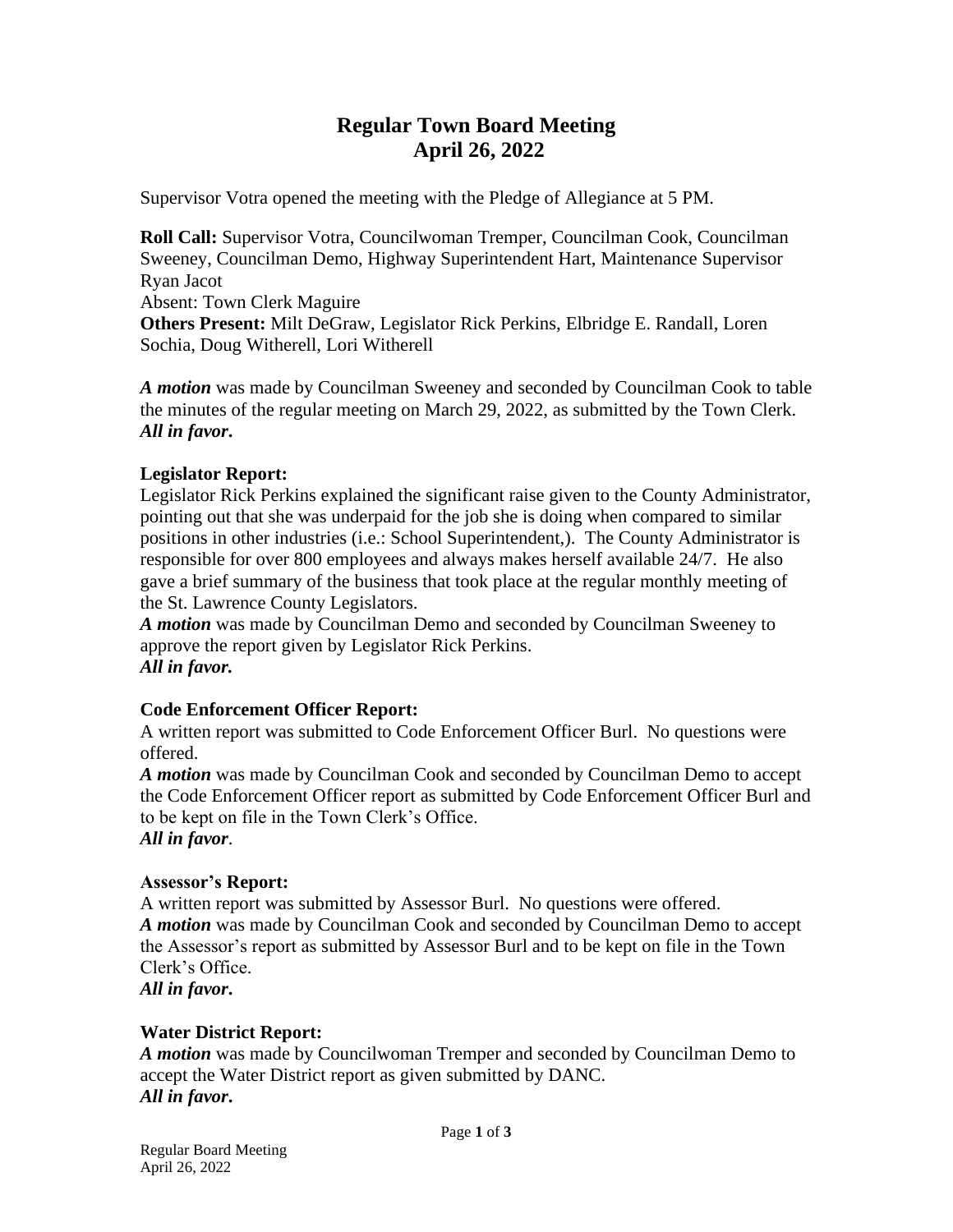# **Recreation Report:**

Maintenance Supervisor Ryan Jacot reported that all is going well at the park. They have been doing a lot of clean up from the recent windstorms. T-Ball has started. A grant for \$600 was received from Stewart Shops Holiday Fund Match for the recreation program. Loren Sochia stated that he is coaching T-Ball this year and wanted to know if something could be done regarding the "goose droppings" on their fields. Mr. Jacot stated he would see what could be done to take care of this problem and eliminate the mess. *A motion* was made by Councilman Sweeney and seconded by Councilman Demo to accept the Recreation report as given by Maintenance Supervisor Ryan Jacot. *All in favor***.**

#### **Business:**

**1.** Councilwoman Tremper will be meeting with Tisdel Associates on April 27, 2022, to discuss the new back-up well and up-grades at the Water Treatment Plant.

#### **Correspondence: -** none

#### **Highway Report:**

Highway Superintendent Hart reported that maintenance on the unpaved roads in the town is almost complete. Phillip Remington retired on 04/17/2022 and James Wolfe was hired full-time as his replacement.

*A motion* was made by Councilman Sweeney and seconded by Councilman Cook to accept the Highway report as given by Highway Superintendent Hart. *All in favor***.**

# **Recreation Committee Report:**

Councilwoman Tremper also said that t-ball is underway with a good turnout. Councilwoman Tremper reported that Mr. Jacot is doing a great job at the park. The Community Center (old fire station) worked out great for bitty-basketball. There will be a "Kid's Night Out" this weekend at the Community Center. Councilwoman Tremper is looking into having a sign designating 6 Catherine Street as the Parishville Community Center made for the front of the building.

*A motion* was made by Councilman Demo and seconded by Councilman Cook to accept the Recreation Committee report as given by Councilwoman Tremper.

# **Bills:**

*A motion* was made by Councilman Demo and seconded by Councilman Sweeney to accept the submitted Town Clerk Report and the bills and payrolls as follows:

- 1. General Account Bills \$15,148.24
- 2. Highway Account Bills \$16,585.46
- 3. Water District No. 1 Bills \$19,806.54